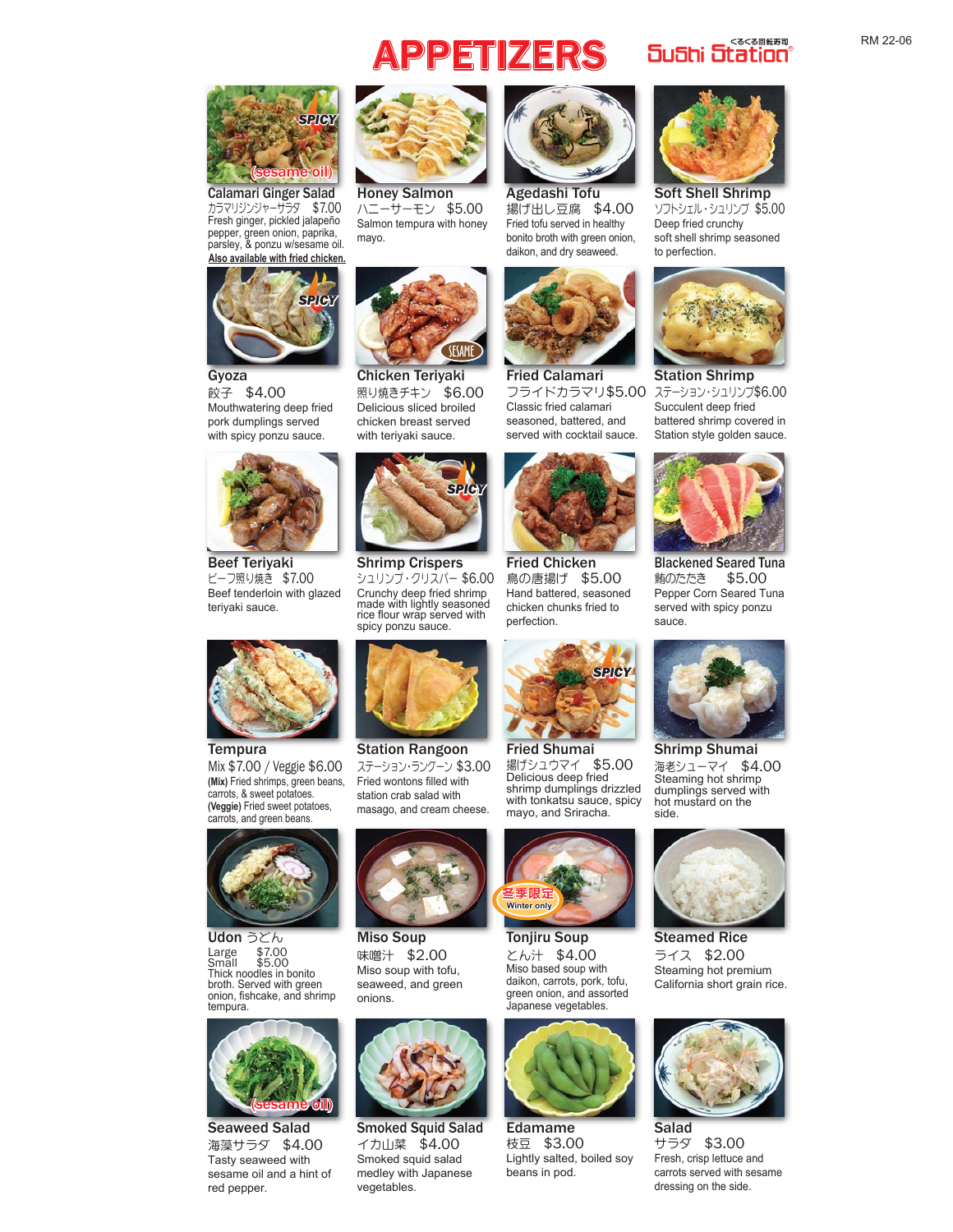# ROLLS





**Caribbean** 

**\Sec.**) / \$8.00 (4pc.) / \$14.00 (8pc.) Slices of avocado and shrimp over crab salad and masago, topped with mayo and ketchup.



Fantasy  $$4.00$  (3pc.) /  $$8.00$  (6pc.) Deep fried salmon, pickled jalapeño pepper, cucumber, parsley, and spicy mayo.



Phoenix \$4.00 (4pc.) / Reg \$6.00 (6pc.) Spicy tuna, tempura crumbs w/ spicy mayo.



**Wildfire**  $$5.00$  (3pc.) / Reg  $$10.00$  (6pc.) Crab salad w/ masago & tempura crumbs topped w/ Magma hot sauce, mayo & Sriracha sauce.



Spider **Reg \$6.00** Soft shell crab tempura, cucumber, and tempura crumbs, drizzled with unagi sauce.



Spicy Garden Crunch **S** \$3.00 (4pc.) / **Reg.** \$4.00 (6pc.) Avocado, jalapeño pepper, tempura crumbs, and Sriracha.



Spicy Scallop **Reg. \$6.00** Chopped scallop and masago with spicy mayo.



 $$4.00\,(4pc)/$   $$6.00\,(6pc.)$   $$5.00\,(3pc.)$   $$10.00\,(6pc.)$ Spicy Tuna Minced tuna with spicy mayo.



Station  $\bullet$  \$3.00 (4pc.) /  $\left(\frac{100}{3}\right)$  \$4.00 (6pc.) Sushi Station original crab salad with masago.



**Caterpillar** 

**S**\$4.00 (2pc.) / **S**\$8.00 (4pc.) / @ \$14.00 (8pc.) Slices of avocado over shrimp tempura, and cucumber, topped with unagi sauce.



Spring Breeze \$3.00 (4pc.) / Reg \$4.00 (6pc.) Green asparagus, avocado, tomato, spicy sesame, and mayo.



San Diego \$4.00 (4pc.) / Reg. \$6.00 (6pc.) Spicy salmon, tempura crumbs, and cucumber, topped w/ Sriracha sauce & spicy mayo.



Magma Shrimp tempura roll topped with Magma hot sauce and Sriracha sauce.



Dream  $$4.00$  (2pc.) /  $$8.00$  (4pc.) Cream cheese, cucumber, shrimp tempura, and imit. crab rolled in soy paper.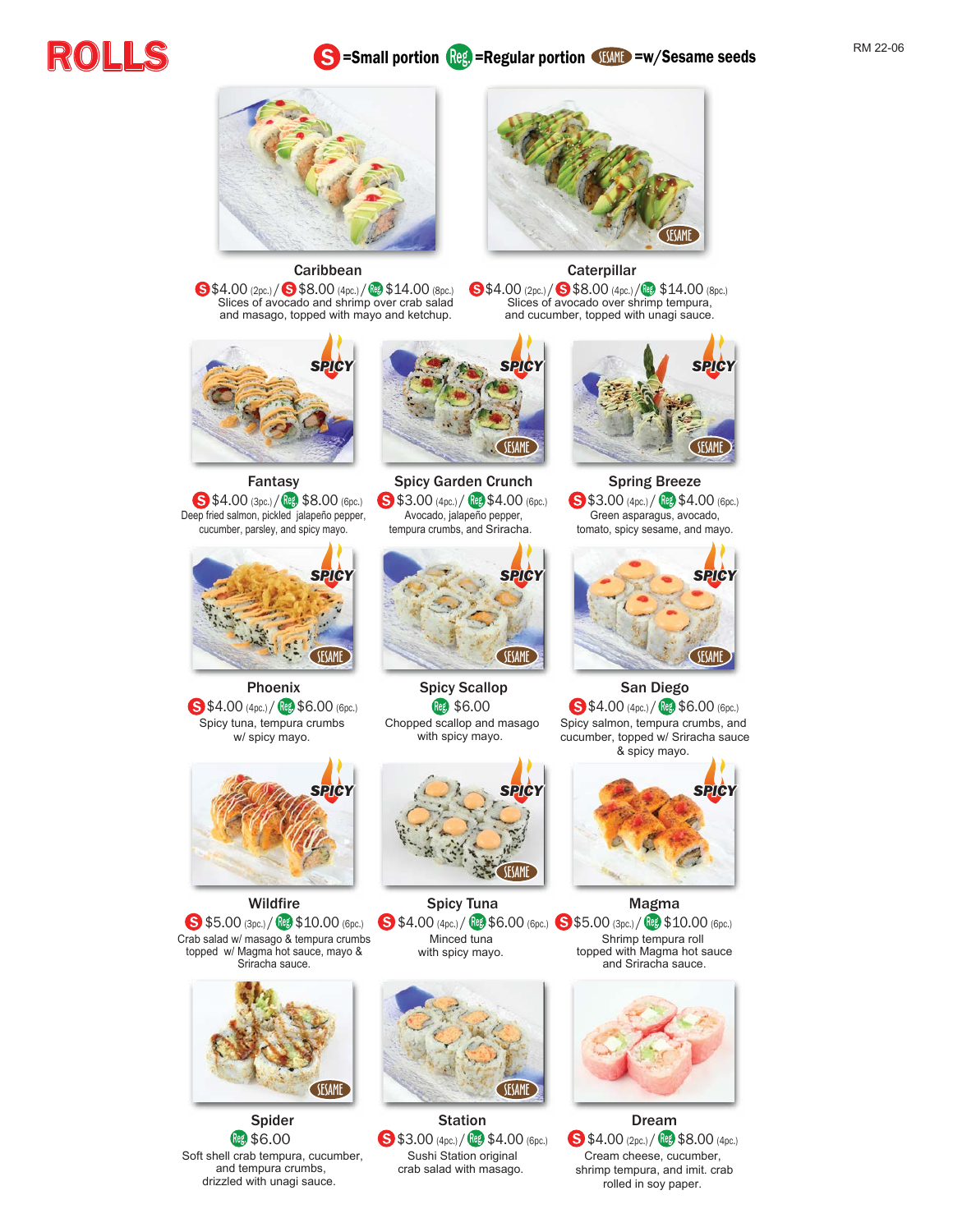Upon request, we can remove certain ingredients only when Regular portion is ordered from the menu.



Dragon **S** \$5.00 (2pc.) / S \$10.00 (4pc.) **189 \$14.00** (6pc.) Eel over California roll



 Paradise  $\bullet$  \$4.00 (2pc.) /  $\bullet$  \$8.00 (4pc.)  $\bullet$  \$3.00 (2pc.) /  $\bullet$  \$5.00 (4pc.) Shrimp tempura, toasted coconut flakes, tempura crumbs and avocado.



Philadelphia \$3.00 (4pc.) / **Reg \$4.00** (6pc.) Cream cheese, avocado, and salmon.



Winter \$3.00 (4pc.) / Reg \$4.00 (6pc.) Black pepper crab salad with green onion.



Peach  $$3.00\,(4pc.)$  /  $$4.00\,(6pc.)$ Station crab salad w/ masago, avocado, and peach.

●価格及び素材は予告なく変更する場合がありますので御了承下さい

Prices and ingredients are subject to change without prior notice.

●妊娠中の方は生ものの摂取には十分御注意ください。



Rainbow \$5.00 (3pc.) / Reg. \$9.00 (6pc.) Tuna, salmon, and tilapia over California roll.



Hanako Cream cheese, tempura crumbs, imit. crab, and green onions topped w/ mayo & teriyaki sauce.



Fiesta Reg. \$3.50 (6pc.) Jalapeño, cucumber, avocado, tomato, and cilantro with lime.



Bostation \$4.00 (4pc.) / Reg \$6.00 (6pc.) Tuna, avocado, and crab salad w/ masago.



San Francisco \$3.00 (3pc.) / **Reg.** \$6.00 (6pc.) Imitation crab tempura, and cucumber with spicy mayo.

Sushi Station cannot be liable for any conditions or allergic reactions from consumption of raw shellfish, and/or uncooked food.

●体質、アレルギー等を考慮の上お召し上がりください。当店では責任を負いかねますので御了承ください。

If you are pregnant, please consult with a doctor before consuming raw shellfish, and/or uncooked food.





Teriyaki **Reg. \$5.00** (6pc.) Teriyaki chicken and cucumber with teriyaki sauce.



**Shrimp Tempura**<br>(@ \$5.00 (4pc.) Shrimp tempura, cucumber, and tempura crumbs drizzled with unagi sauce.



Vegetable \$3.00 (4pc.) / **Reg \$4.00** (6pc.) Avocado, cucumber and carrot.



California **S** \$3.00 (4pc.) / Reg. \$4.00 (6pc.) Imitation crab, avocado, and cucumber.



Sunset  $$4.00\,(4pc.)$  /  ${109\,}\, $6.00\,(6pc.)$ Spicy crab salad, cucumber, spicy tempura crumbs and mayo.

Please note that "masago" is smelt roe